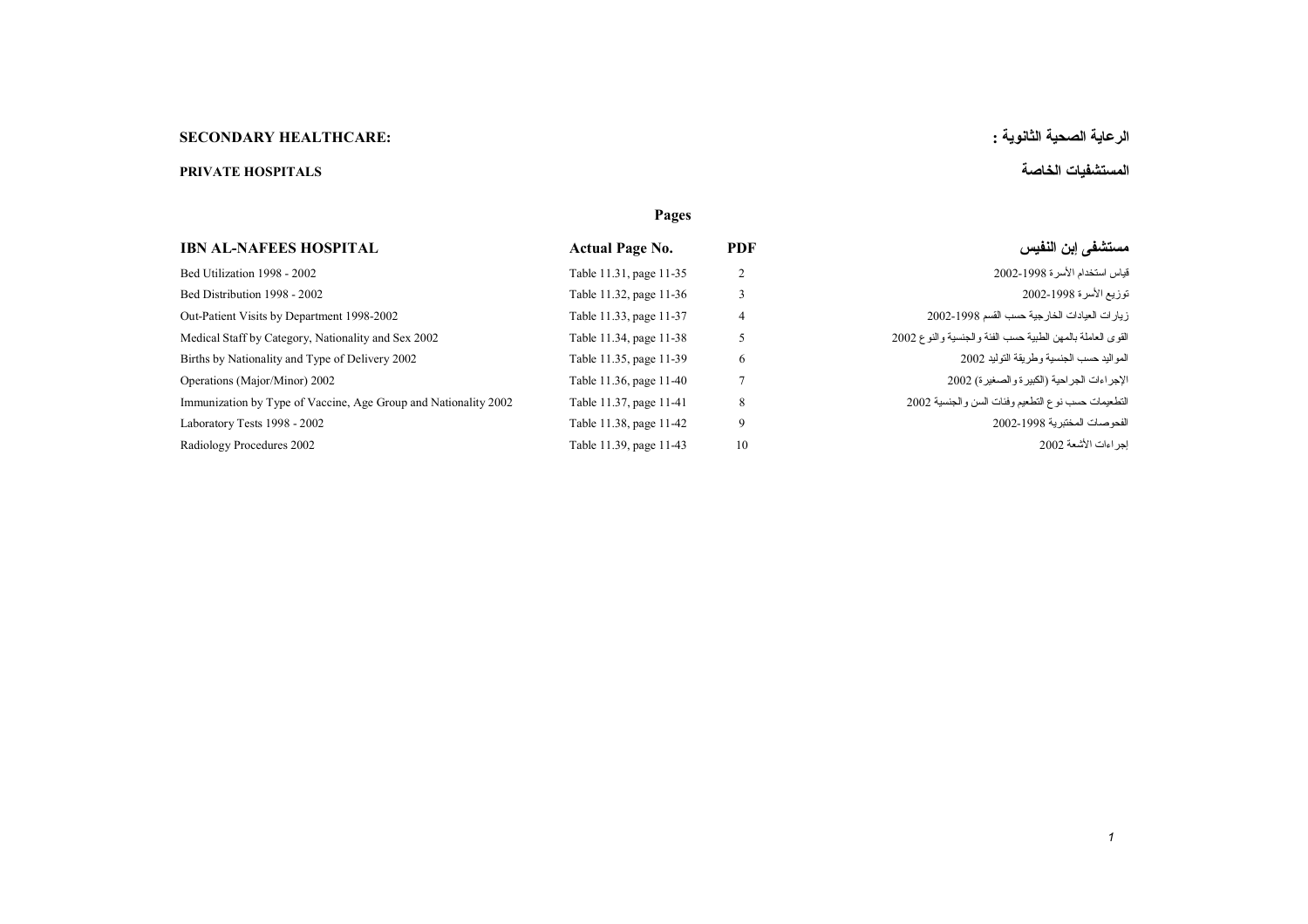<span id="page-1-0"></span>

| <b>Bed Utilization</b>  | <i><b>2002</b></i> | 2001  | <i>2000</i> | 1999      | 1998      | قياس استخدام الأسرة                          |
|-------------------------|--------------------|-------|-------------|-----------|-----------|----------------------------------------------|
| <b>Total admissions</b> | 1,525              | 401   | <b>NA</b>   | <b>NA</b> | <b>NA</b> |                                              |
| Total discharges        | 1,525              | 401   | <b>NA</b>   | <b>NA</b> | <b>NA</b> | اجمالي الدخول<br>اجمالي الخروج<br>عدد الأسرة |
| Number of beds          | 11                 | 11    | <b>NA</b>   | <b>NA</b> | <b>NA</b> |                                              |
| Bed days available      | 4,015              | 4,015 | <b>NA</b>   | <b>NA</b> | <b>NA</b> | أيام الأسر ة                                 |
| Patient days-overnight  | 400                | 200   | <b>NA</b>   | NA        | <b>NA</b> | أيام المرضى                                  |
| Patients days < 1 day   | 1,163              | 334   | <b>NA</b>   | NA        | <b>NA</b> | ايام المرضى أقل من يوم                       |
| Total patients days     | 1,563              | 534   | <b>NA</b>   | <b>NA</b> | <b>NA</b> | <br> جملة أيام المرضى                        |
| Bed occupancy rate      | 38.9               | 13.3  | <b>NA</b>   | NA        | <b>NA</b> | معدل أشغال السر بر                           |
| Turnover rate           | 138.6              | 36.5  | <b>NA</b>   | <b>NA</b> | <b>NA</b> | معدل دور ان السر بر                          |
| Turnover interval       | 1.6                | 8.7   | <b>NA</b>   | <b>NA</b> | <b>NA</b> | فترة فراغ السرير                             |
| Average daily admission | 4.2                | 1.1   | <b>NA</b>   | NA        | <b>NA</b> | متوسط الدخول اليومي                          |
| Average daily discharge | 4.2                | 1.1   | <b>NA</b>   | <b>NA</b> | <b>NA</b> | متوسط الخروج اليومى                          |
| Average length of stay  | 1.0                | 1.3   | <b>NA</b>   | NA        | <b>NA</b> | متوسط مدة الأقامة                            |

*The Hospital has total of 11 Beds for all Specialities.* 

ملاحظة : تم افتتاح المستشفى رسميا في يونيو 2001 .<br>يوجد 11 سرير بالمستشفى يخدم جميع التخصصات .<br>يوجد 11 سرير بالمستشفى يخدم جميع التخصصات .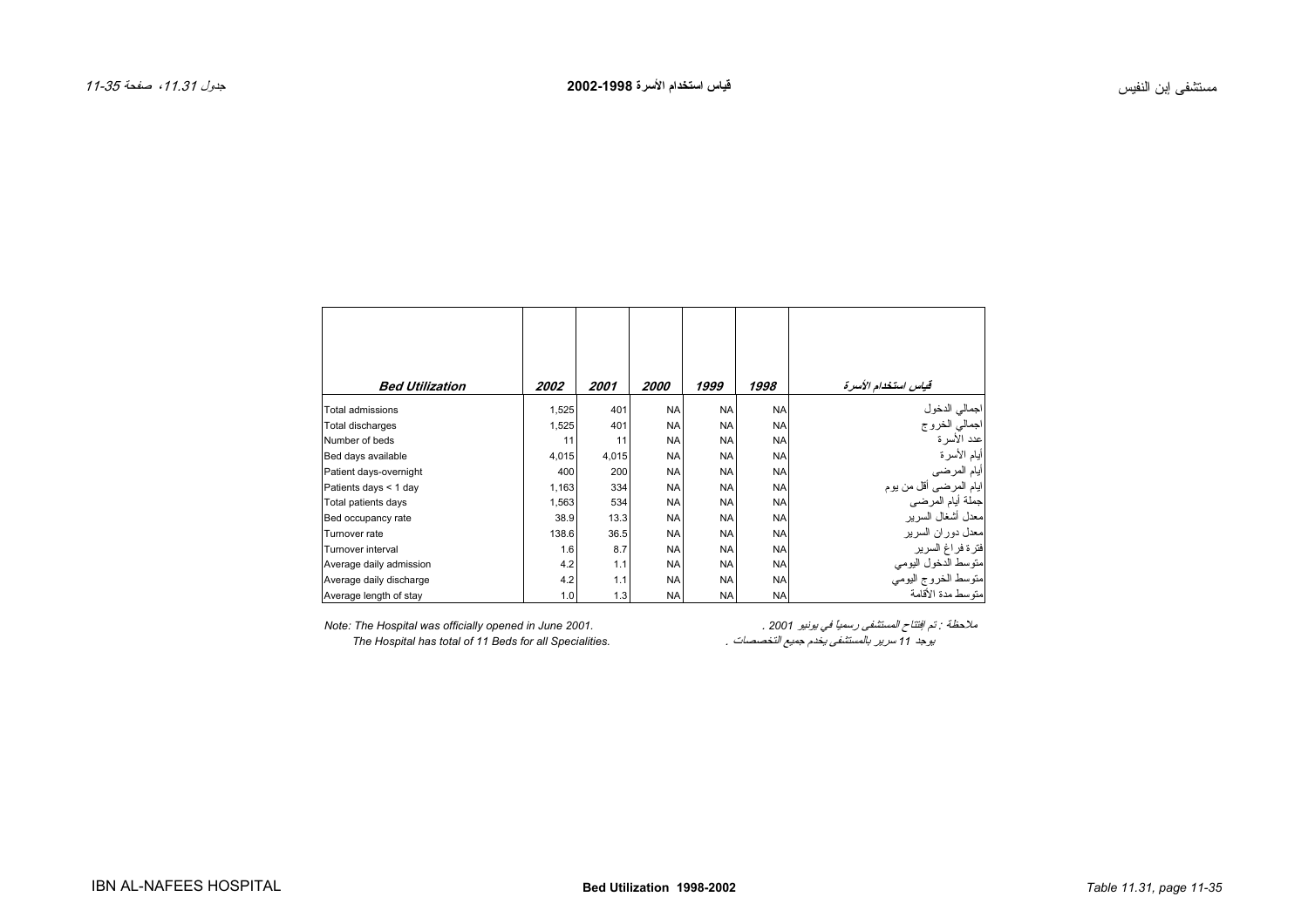<span id="page-2-0"></span>

| Service                          | 2002      | 2001 | <i><b>2000</b></i> | 1999      | 1998      | الغدمة                                   |
|----------------------------------|-----------|------|--------------------|-----------|-----------|------------------------------------------|
| Private Ward (VIP)               | $\cdots$  | .    | <b>NA</b>          | <b>NA</b> | <b>NA</b> | الجناح الخاص<br>وحدة العناية القصوي      |
| Intensive care unit              | $\cdots$  | .    | <b>NA</b>          | <b>NA</b> | <b>NA</b> |                                          |
| Medical / Surgical               | $\cdots$  | .    | <b>NA</b>          | <b>NA</b> | <b>NA</b> | الباطنية / الجراحة                       |
| Obstetrics / Gynecology          | $\cdots$  | .    | <b>NA</b>          | <b>NA</b> | <b>NA</b> | أأمراض النساء والولادة                   |
| Total                            | 11        | 11   | <b>NA</b>          | <b>NA</b> | <b>NA</b> | الحملة                                   |
| Special Care Baby Unit / Nursery | <b>NA</b> | NA.  | <b>NA</b>          | <b>NA</b> | <b>NA</b> | وحدة العناية الخاصة بالمو اليد / الحضانة |

*Note: all 11 Beds are used for all specialities.* . التخصصات لجميع تستخدم*) <sup>11</sup> (*الأسرة مجموع : ملاحظة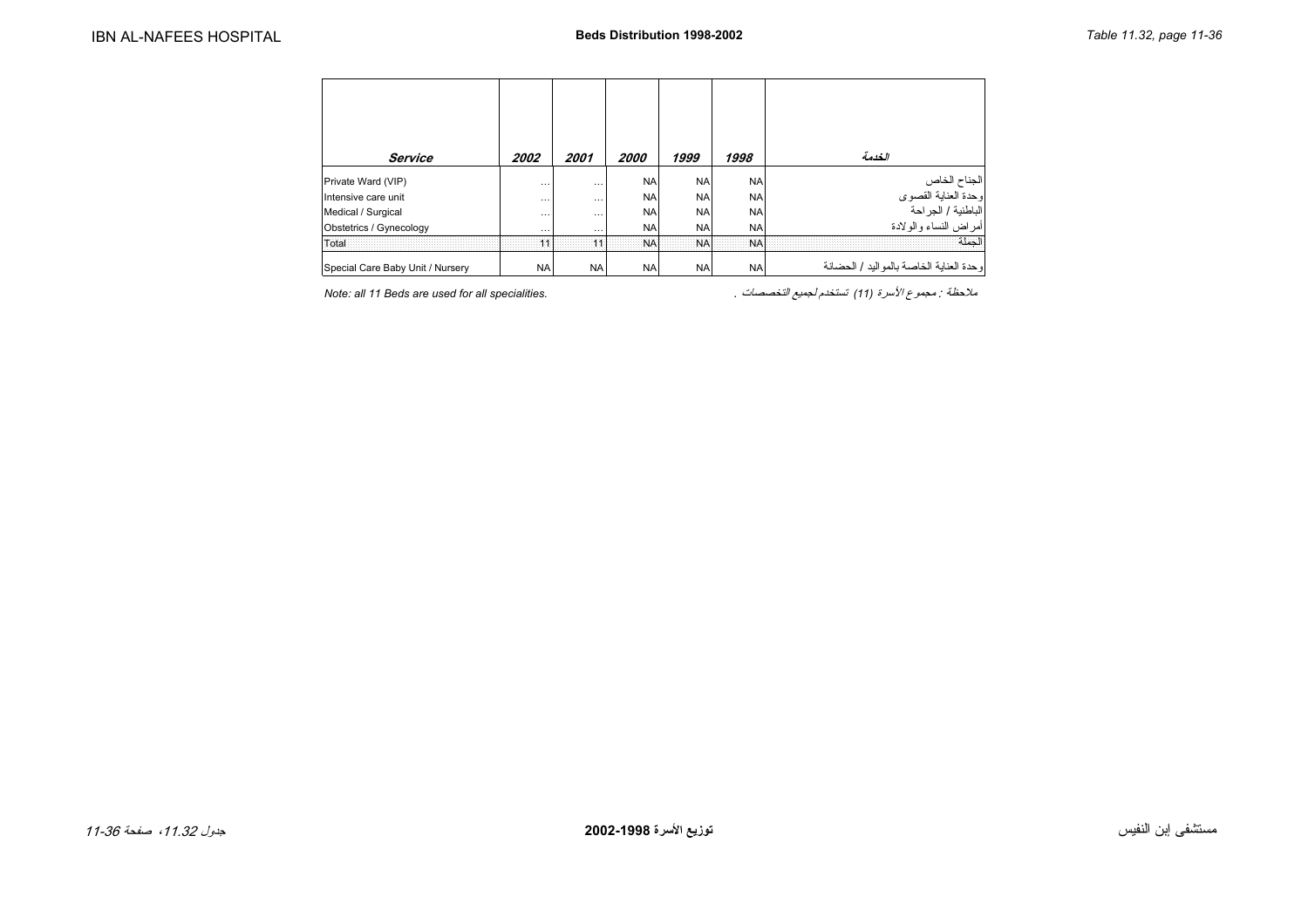<span id="page-3-0"></span>

| <b>Department / Clinic</b>        | 2002   | 2001   | <i>2000</i> | 1999      | 1998      | القسم / العيادة                                                                |
|-----------------------------------|--------|--------|-------------|-----------|-----------|--------------------------------------------------------------------------------|
| <b>Hospital Clinics</b>           |        |        |             |           |           | أ <b>عيادات المستشفى</b><br>الطب العام<br>الأسنان<br>ا <u>لأمر اض الجاد</u> ية |
| <b>General Practice</b>           | 2,700  | 263    | <b>NA</b>   | <b>NA</b> | <b>NA</b> |                                                                                |
| Dermatology                       | 913    | 412    | <b>NA</b>   | <b>NA</b> | <b>NA</b> |                                                                                |
| Obstetrics/Gynecology             | 3,585  | 1,361  | <b>NA</b>   | <b>NA</b> | <b>NA</b> |                                                                                |
| Total                             | 7,198  | 2.036  | <b>NA</b>   | <b>NA</b> | <b>NA</b> | الحملة                                                                         |
| Other Clinics*                    |        |        |             |           |           | عيادات أخرى *                                                                  |
| Dental                            | 2,980  |        | <b>NA</b>   | <b>NA</b> | <b>NA</b> | الأسنان                                                                        |
| E.N.T.                            | 2,589  | 8      | <b>NA</b>   | <b>NA</b> | <b>NA</b> | أنف وأذن وحنجرة                                                                |
| Ophthalmology                     | 5,436  | 2,321  | <b>NA</b>   | <b>NA</b> | <b>NA</b> | أمراض العيون                                                                   |
| Orthopedics                       | 1,156  |        | <b>NA</b>   | <b>NA</b> | <b>NA</b> | جراحة العظام                                                                   |
| Paediatrics                       | 2,991  | 1,479  | <b>NA</b>   | <b>NA</b> | <b>NA</b> | أمراض الأطفال                                                                  |
| Surgical                          | 1,427  | 955    | <b>NA</b>   | <b>NA</b> | <b>NA</b> | الجراحة                                                                        |
| Urology                           | 3,465  | 1,190  | <b>NA</b>   | <b>NA</b> | <b>NA</b> | أمر اض المسالك البولية                                                         |
| Neurology                         | 1,245  | 363    | <b>NA</b>   | <b>NA</b> | <b>NA</b> | أمراض الجهاز العصبي                                                            |
| Nephrology                        | 3,983  | 1,887  | <b>NA</b>   | <b>NA</b> | <b>NA</b> | أمر اض الكلي                                                                   |
| <b>Plastic Surgery</b>            | 432    |        | <b>NA</b>   | <b>NA</b> | <b>NA</b> | جر احة التجميل                                                                 |
| Orthodontics                      |        |        | <b>NA</b>   | <b>NA</b> | <b>NA</b> | تقويم الأسنان                                                                  |
| Psychiatry                        | 360    | 120    | <b>NA</b>   | <b>NA</b> | <b>NA</b> | الطب النفسي                                                                    |
| Neuro-Surgery                     | 469    |        | <b>NA</b>   | <b>NA</b> | <b>NA</b> | جر احة أمر اص الجهاز العصبي<br>أمر اض القلب                                    |
| Cardiology                        | 1,174  | 3      | <b>NA</b>   | <b>NA</b> | <b>NA</b> |                                                                                |
| Physical Medicine (Physiotherapy) | 661    |        | <b>NA</b>   | <b>NA</b> | <b>NA</b> | الطب الطبيعي                                                                   |
| Total                             | 28,368 | 8.326  | <b>NA</b>   | <b>NA</b> | <b>NA</b> | الجملة                                                                         |
| <b>Grand Total</b>                | 35,566 | 10,362 | <b>NA</b>   | <b>NA</b> | <b>NA</b> | الحملة الكلية                                                                  |

\* Other Clinics: these clinics are operating under the hospital administration as part time.<br>\* العيادات الأخرى : هذه العيادات تابعة الإدارة المستشفى وتعمل المظام جزئي .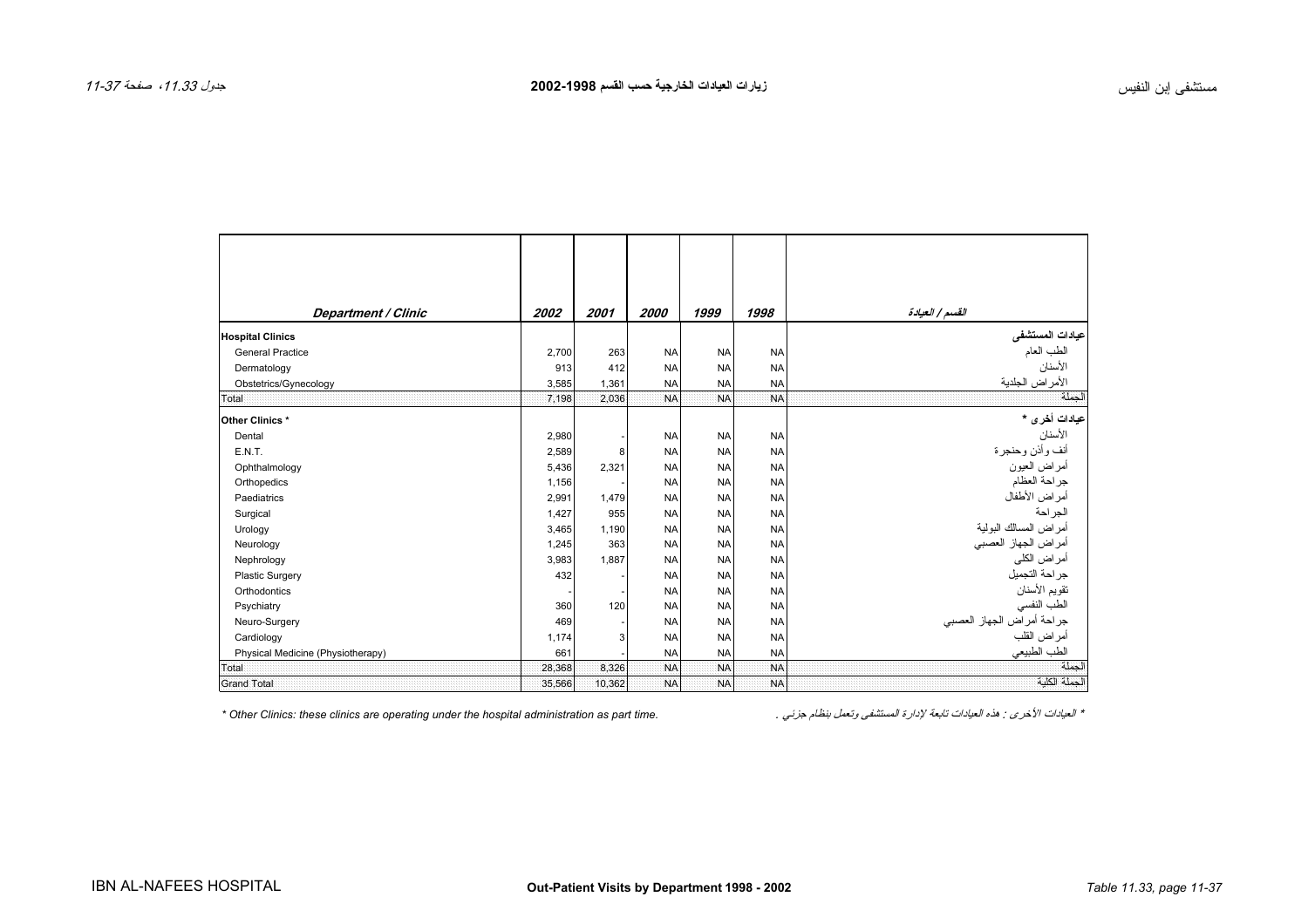<span id="page-4-0"></span>

|                                 | <b>Total</b> |           |             | الجملة Non-Bahraini |           |             |              | Bahraini غير بحريني |             |                        |
|---------------------------------|--------------|-----------|-------------|---------------------|-----------|-------------|--------------|---------------------|-------------|------------------------|
|                                 |              |           |             |                     |           |             |              |                     |             |                        |
|                                 | الحملة       | أنشور     | نكر         | الحملة              | أنشهر     | نكر         | الحملة       | أنشه                | نكر         |                        |
| Category                        | <b>Total</b> | Female    | <b>Male</b> | <b>Total</b>        | Female    | <b>Male</b> | <b>Total</b> | Female              | <b>Male</b> | الفئة                  |
| Physicians                      |              |           |             |                     |           |             |              |                     |             | الأطباء                |
| Dentists                        | <b>NA</b>    | <b>NA</b> | <b>NA</b>   | <b>NA</b>           | <b>NA</b> | <b>NA</b>   | <b>NA</b>    | <b>NA</b>           | <b>NA</b>   | أطباء الأسنان          |
| Pharmacists & Technicians       |              |           |             |                     |           |             |              |                     |             | الصيادلة والفنيون      |
| Nurses*                         | 17           | 17        | 0.          | 14                  | 14        |             |              |                     |             | الممر ضات ٌ            |
| Dental hygienists & Technicians | <b>NA</b>    | <b>NA</b> | <b>NA</b>   | <b>NA</b>           | <b>NA</b> | <b>NA</b>   | <b>NA</b>    | <b>NA</b>           | <b>NA</b>   | فنيو صحة الفم والأسنان |
| Lab technologists & Technicians |              |           |             |                     |           |             |              |                     |             | مطلو مختبر وفنيون      |
| Radiographers & Technicians     |              |           |             |                     |           |             |              |                     |             | مصورو أشعة وفنيون      |

*\* Nurses: excludes practical nurses and other grades below staff nurse.* .الأقل الفئات أو العمليين الممرضين یشمل لا :الممرضات\*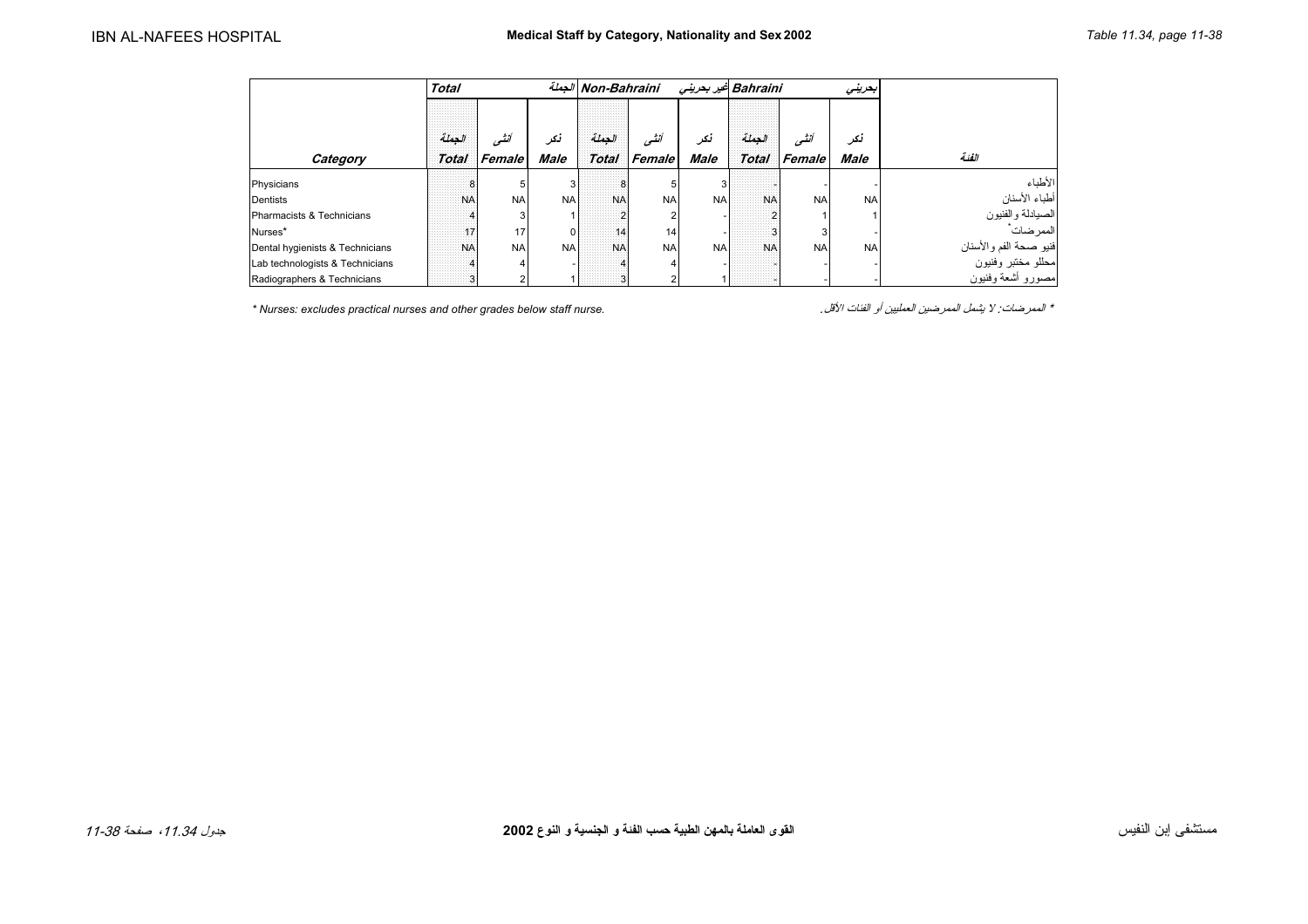<span id="page-5-0"></span>

|                                   | جعلة                          | المواليد                      | جملة المواليد                      | <b>Live Births</b>                 |                | المواليد الأحياء                   |               |                                          |
|-----------------------------------|-------------------------------|-------------------------------|------------------------------------|------------------------------------|----------------|------------------------------------|---------------|------------------------------------------|
| <b>Births</b>                     | الأحياء<br>المواليد<br>العوتى |                               |                                    | Premature                          | Full Term ناقص | مكتمل                              | المواليد      |                                          |
|                                   |                               |                               |                                    | مشوه                               | سليم           | مشىوه                              | سليم          |                                          |
| Nationality / type<br>of delivery | <b>Total</b><br><b>Births</b> | <b>Still</b><br><b>Births</b> | <b>Total Live</b><br><b>Births</b> | Congenital<br><b>Abnormalities</b> | <b>Normal</b>  | Congenital<br><b>Abnormalities</b> | <b>Normal</b> | الجنسية / طريقة التوليد                  |
| Bahraini                          |                               |                               |                                    |                                    |                |                                    |               | بحريني<br>ولادة طبيعية                   |
| Normal Delivery                   |                               |                               |                                    |                                    |                |                                    |               |                                          |
| Vertex                            | 16                            |                               | 16                                 |                                    |                |                                    |               | ر أسي 16                                 |
| <b>Breech</b>                     |                               |                               |                                    |                                    |                |                                    |               | مقعدة ۔                                  |
| <b>Assisted Delivery</b>          |                               |                               |                                    |                                    |                |                                    |               | و لادة بالمساعدة                         |
| Vacuum                            |                               |                               |                                    |                                    |                |                                    |               | شفط ۔                                    |
| Forceps                           |                               |                               |                                    |                                    |                |                                    |               | جفت                                      |
| Caesarian section                 | 6                             |                               | 6                                  |                                    |                |                                    |               | قيصرية 6                                 |
| <b>Total Bahraini</b>             | 22                            |                               | 22                                 |                                    |                |                                    | 22            | الجملة بحريني                            |
| Non-Bahraini                      |                               |                               |                                    |                                    |                |                                    |               | <b>غير بحرين<i>ي</i></b><br>ولادة طبيعية |
| Normal Delivery                   |                               |                               |                                    |                                    |                |                                    |               |                                          |
| Vertex                            | 6                             |                               | 6                                  |                                    |                |                                    |               | ر أسي 6                                  |
| Breech                            |                               |                               |                                    |                                    |                |                                    |               | مقعدة ا۔                                 |
| <b>Assisted Delivery</b>          |                               |                               |                                    |                                    |                |                                    |               | ولادة بالمساعدة                          |
| Vacuum                            | $\overline{2}$                |                               | $\overline{\mathbf{c}}$            |                                    |                |                                    |               | شفط  2                                   |
| Forceps                           |                               |                               |                                    |                                    |                |                                    |               | حفت   ۔                                  |
| Caesarian section                 | 6                             |                               | 6                                  |                                    |                |                                    |               | قيصرية 6                                 |
| Total Non-Bahraini                | 14                            |                               | 14                                 |                                    |                |                                    | 14            | لجملة غير بحريني                         |
| Total                             | 36                            |                               | 36                                 |                                    |                |                                    | 36            | الحملة                                   |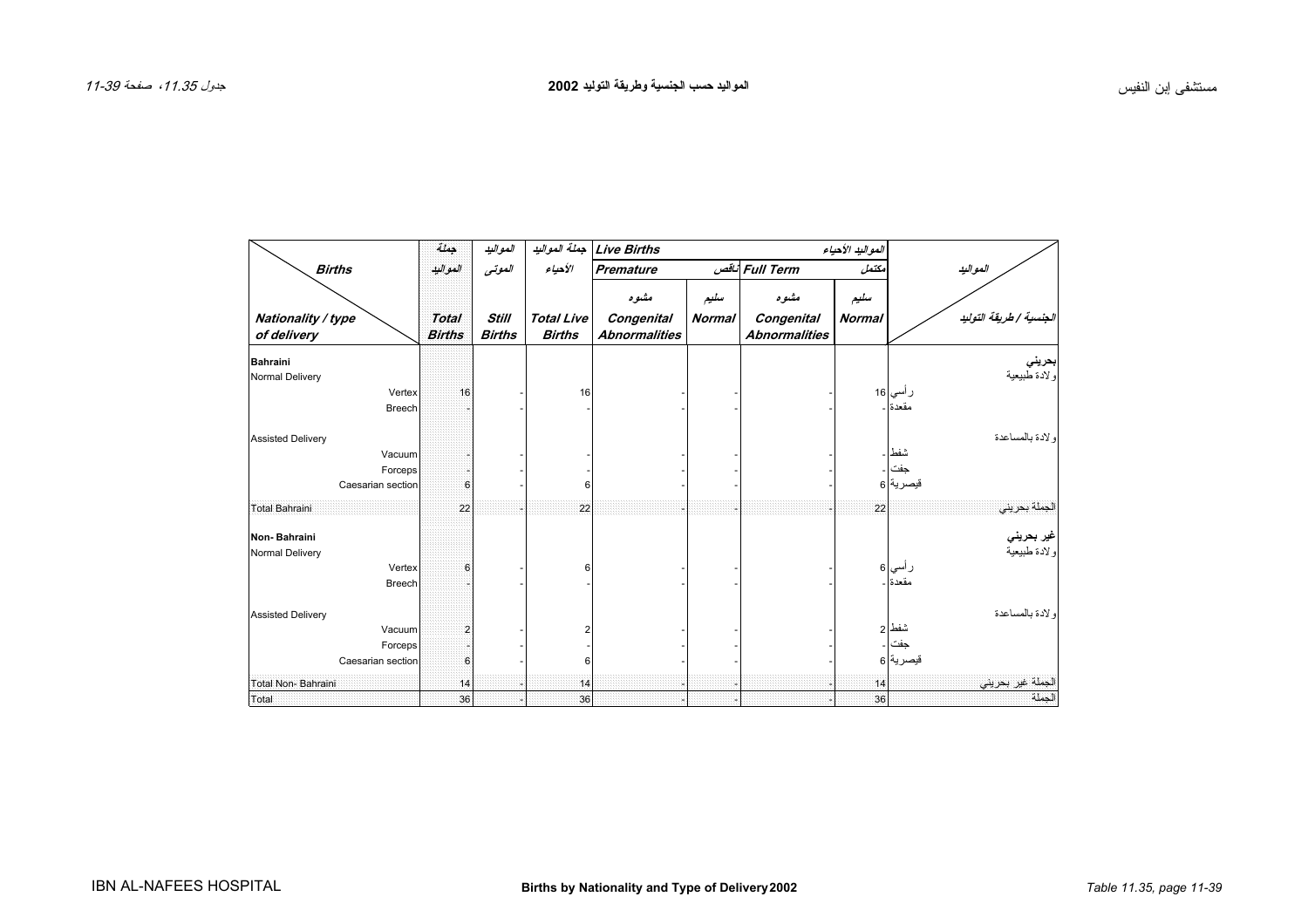<span id="page-6-0"></span>

|                        | Procedure Type         |                       | نوع الأجراء           |                       |
|------------------------|------------------------|-----------------------|-----------------------|-----------------------|
| <b>Department</b>      | الجعلة<br><b>Total</b> | صغيرة<br><b>Minor</b> | كبيرة<br><b>Major</b> | القسد                 |
|                        |                        | 47                    |                       | الجر احة العامة       |
| General Surgery        | 62                     |                       | 15                    |                       |
| Orthopedics & Fracture | 23                     | 19                    | 4                     | العظام                |
| Urology                | 205                    | 141                   | 64                    | امراض المسالك البولية |
| <b>Plastic Surgery</b> | 35                     | 20                    | 15                    | جراحة التجميل         |
| Paediatrics            |                        |                       |                       | أمر اض الأطفال        |
| Ear, Nose & Throat     | 64                     | 36                    | 28                    | أنف وأذن وحنجرة       |
| Opthalmology           | 390                    | 145                   | 245                   | امر اض العبون         |
| Gynecology             | 175                    | 132                   | 43                    | أمراض النساء          |
| <b>Obstetrics</b>      |                        |                       |                       | الو لادة              |
| Dental                 | 25                     | 18                    |                       | الأسنان               |
| Others                 |                        |                       |                       | أخرى                  |
| Total                  | 979                    | 558                   | 421                   | الحملة                |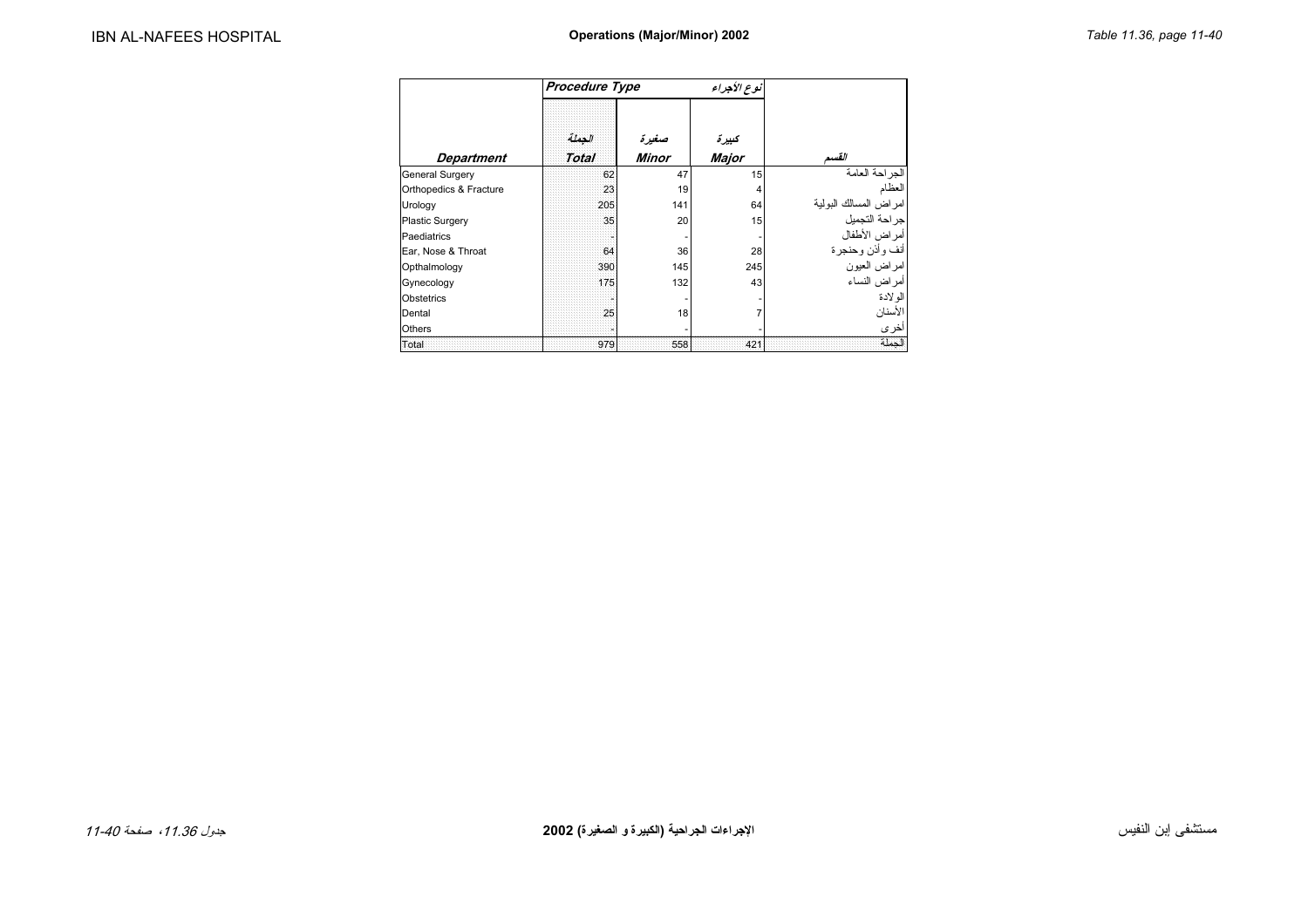<span id="page-7-0"></span>

| Procedure                       | <b>Total</b> |  |
|---------------------------------|--------------|--|
| Plain & general radiography     | 4,039        |  |
|                                 |              |  |
| Radiography with contrast media | 326          |  |
| Ultrasound                      | 1,981        |  |
| Reporting                       | 638          |  |
| Copying of Film                 | 24           |  |
| Total                           | 7.008        |  |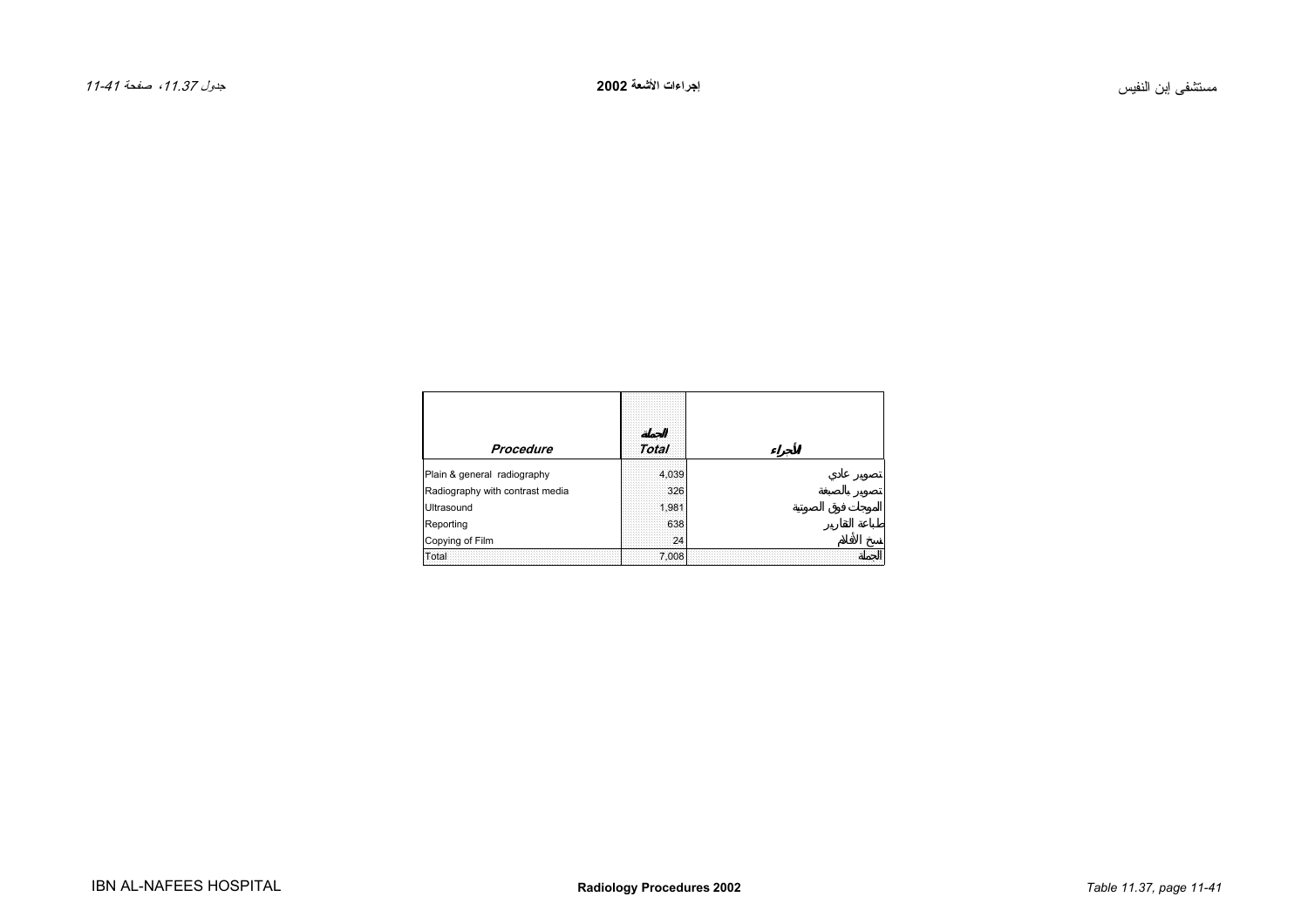<span id="page-8-0"></span>

|              |                 |                 | من سنتين الى خمس سنوات |               |                   | من سنة الى سنتين |               |                 |                | أقل من سنة          |                        |                     |                                            |
|--------------|-----------------|-----------------|------------------------|---------------|-------------------|------------------|---------------|-----------------|----------------|---------------------|------------------------|---------------------|--------------------------------------------|
| <b>Total</b> |                 | الجعلة          |                        | $2 - 5$ years |                   |                  | $1 - 2$ years |                 |                | <b>Below 1 year</b> |                        |                     |                                            |
| الجعلة       | غير بعريني      | بعريني          | الجملة                 | غير بعريني    | بعريني            | الجعلة           | غير بعريني    | بعريني          | الجعلة         | غير بعريني          | بعريني                 |                     | نوع التطعيم                                |
|              | <b>Non</b>      |                 |                        | <b>Non</b>    |                   |                  | <b>Non</b>    |                 |                | <b>Non</b>          |                        |                     | Type of vaccine                            |
| <b>Total</b> | <b>Bahraini</b> | <b>Bahraini</b> | <b>Total</b>           |               | Bahraini Bahraini | <b>Total</b>     | Bahraini      | <b>Bahraini</b> | <b>Total</b>   |                     | Bahraini Bahraini      |                     |                                            |
|              |                 |                 |                        |               |                   |                  |               |                 |                |                     |                        | <b>DPT</b>          |                                            |
| っ            |                 |                 | <b>NA</b>              | <b>NA</b>     | <b>NA</b>         | <b>NA</b>        | <b>NA</b>     | <b>NA</b>       |                |                     |                        | Dose 1              |                                            |
|              |                 |                 | <b>NA</b>              | <b>NA</b>     | <b>NA</b>         | <b>NA</b>        | <b>NA</b>     | <b>NA</b>       |                |                     | $\overline{2}$         | Dose 2              |                                            |
|              |                 |                 | <b>NA</b>              | <b>NA</b>     | <b>NA</b>         | <b>NA</b>        | <b>NA</b>     | <b>NA</b>       | 5              |                     | 3                      | Dose 3              |                                            |
|              |                 |                 | 3                      |               |                   |                  |               |                 | <b>NA</b>      | <b>NA</b>           | <b>NA</b>              | Booster dose        |                                            |
|              |                 |                 |                        |               |                   |                  |               |                 |                |                     |                        | Poliomylelitis      | شلل الأطفال                                |
|              | 5               | 2               | <b>NA</b>              | <b>NA</b>     | <b>NA</b>         | <b>NA</b>        | <b>NA</b>     | <b>NA</b>       |                | 5                   | 2 <sub>1</sub>         | Dose 1              | جرعة أولي                                  |
|              |                 |                 | <b>NA</b>              | <b>NA</b>     | <b>NA</b>         | <b>NA</b>        | <b>NA</b>     | <b>NA</b>       | $\overline{2}$ |                     | 2 <sup>1</sup>         | Dose 2              | جر عة ثانية                                |
|              | 2               |                 | <b>NA</b>              | <b>NA</b>     | <b>NA</b>         | <b>NA</b>        | <b>NA</b>     | <b>NA</b>       |                |                     | $\overline{3}$         | Dose 3              | جر عة ثالثة                                |
|              |                 |                 |                        |               |                   |                  |               |                 |                |                     |                        | <b>Hepatitis B</b>  | إ <b>لتهاب الكبد الوبان<i>ي</i>- ب</b><br> |
|              |                 |                 | <b>NA</b>              | <b>NA</b>     | <b>NA</b>         |                  |               |                 | 3              | 3                   |                        | Dose 1              |                                            |
|              |                 |                 | <b>NA</b>              | <b>NA</b>     | <b>NA</b>         |                  |               |                 |                |                     | $\overline{3}$         | Dose 2              | جرعة ثانية                                 |
|              |                 |                 | <b>NA</b>              | <b>NA</b>     | <b>NA</b>         |                  |               |                 |                |                     | $\boldsymbol{\Lambda}$ | Dose 3              | جرعة ثالثة                                 |
|              |                 |                 |                        |               |                   |                  |               |                 | <b>NA</b>      | <b>NA</b>           |                        | NA MMR <sup>1</sup> | الحصبة والحصبة الألمانية و أبو كعب ٌ       |

*\**

\* الحصبة ، الحصبة الألمانية ، أبو آعب: المجاميع تشمل الجرعة الأولى والجرعة الثانية *2MMR and 1MMR of Total :MMR*